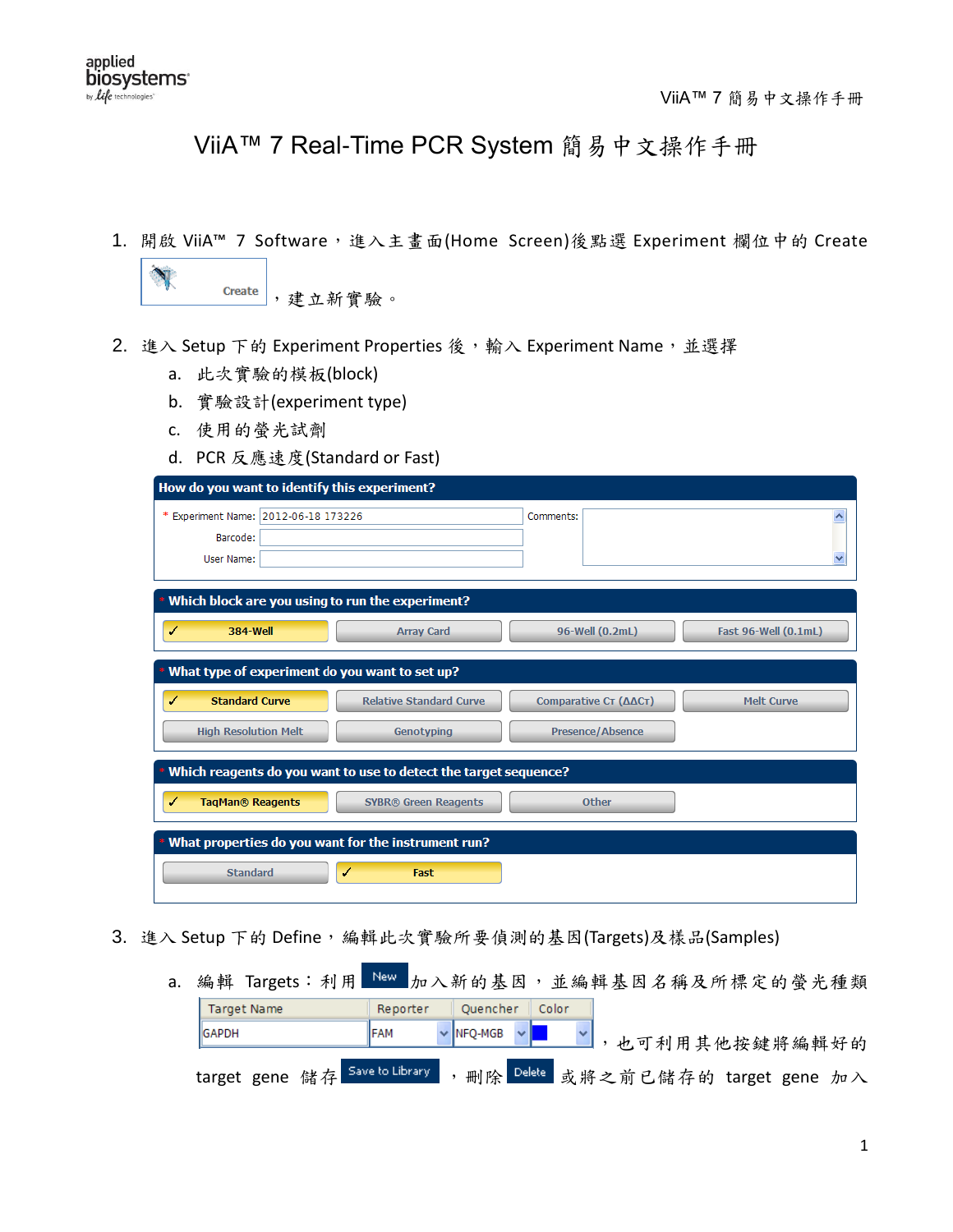Import from Library 。

- b. 編輯 Samples: 利用 New 加入新的樣品,並編輯樣品名稱,也可利用其他按鍵將 編輯好的 sample 儲存 Save to Library, 删除 Delete 或將之前已儲存的 sample 加入 Import from Library 。
- **▶ 若此次實驗包含 biological group,可在 Biological Replicate Groups** 視窗編輯。
- > 若選擇的 experiment type 為 Comparative C<sub>T</sub> (ΔΔC<sub>T</sub>), Define 視窗下會出現 Analysis Settings 的設定,可編輯選擇 Reference Sample 和 Endogenous Control。
- 4. 進入 Setup 下的 Assign, 編輯樣品放置的位置:利用滑鼠拖曳選擇 well 並勾選左邊書面適 當的 Target 及 Sample。
	- ▶ 若選擇的 experiment type 為 Standard Curve, Assign 視窗下會出現 Define and Set Up Standards 精靈 <u>、Pefine and Set Up Standards</u> ,可協助設定 standards。
- 5. 進入 Setup 下的 Run Method,確定 PCR 反應條件及體積是否需要修改。



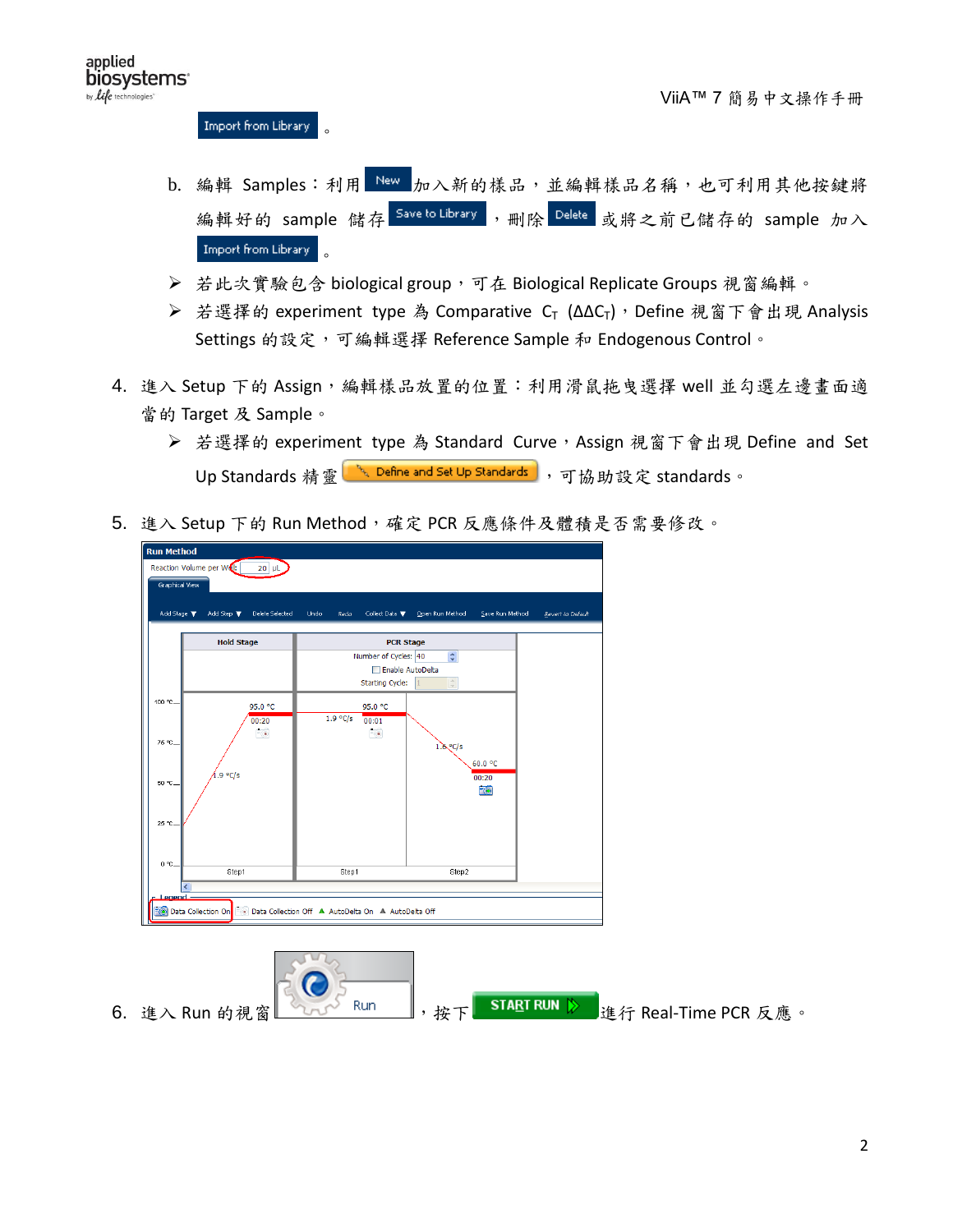applied biosystems<sup>®</sup> by life technologies



7. Real-Time PCR 反應結束後,進入 Analysis Little Analysis Analysis 分析實驗結果。

- 如果要重新編輯實驗或樣品設定,可從左邊畫面的 Setup 進行實驗盤的編輯。
- Plate Layout 8. 按下 利用軟體內設條件進行初步分析並檢視分析結果。在右方的 視窗可點任一 well 或點 plate 左上角來全選所有樣品,左方則會出現相對應樣品的圖形。 在一般反應完成後,電腦會自動利用內設條件進行分析並直接呈現擴增曲線圖形。
- 9. 檢視 Amplification plot 結果時,請先將 Plot Type 選擇成△Rn vs Cycle <mark>Plot Type:</mark>∆Rn vs Cycle <mark>></mark> 欲檢視 Baseline 設定,將 Graph type 選擇以 Linear 方式表示 <mark>Graph Type:</mark>Linear v , 並於擴增 曲線圖下方勾選顯示 Baseline 設定,檢查 Baseline 起始與結束位置是否正確。欲檢視 Threshold 設定時,選擇 Graph Type 以 Log 方式表示 <mark>Graph Type:</mark>Log v, 並於擴增曲線圖下 方勾選顯示 Threshold 設定,利用 Target 選項 Target: ACTB V 可檢視不同基因的結果,請確 認每個 Target 的 Threshold 位置是否設定於 Exponential (geometric) phase 中(Exponential phase 請參考下圖所示)。



10. 進行絕對定量實驗 (Standard curve)時,請檢視 Standard Curve 結果:利用 Target 選項 Target: ACTB > 可以檢視不同基因的標準曲線,請確認所有待測檢體均落在標準品的濃度 區間中,標準曲線的 Slope 代表 PCR 反應效率,若越接近-3.3 代表 PCR 反應效率達到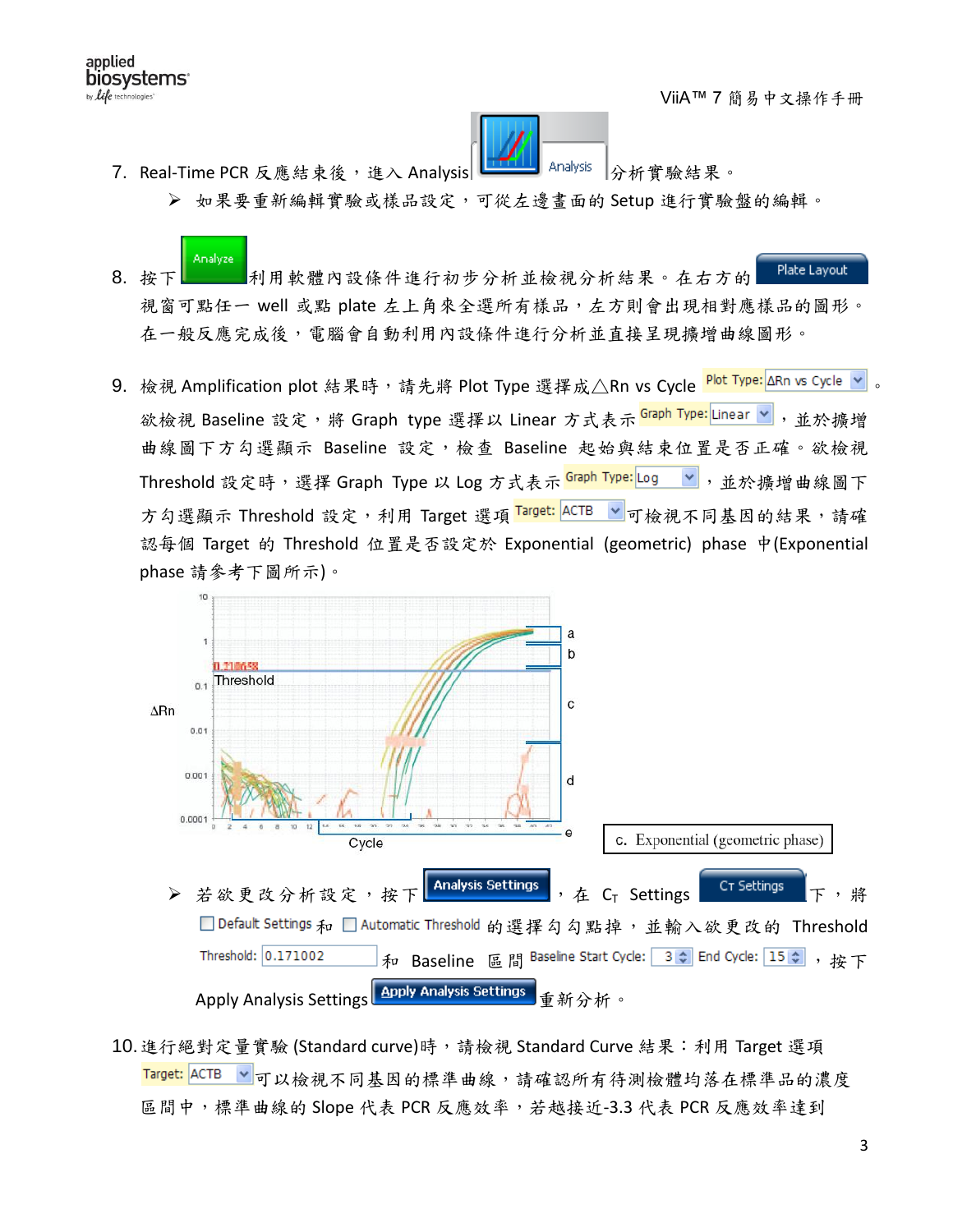ViiA™ 7 簡易中文操作手冊

100%; R<sup>2</sup>數值代表每個資料點與迴歸曲線接近的程度,應該>0.99 以上。若欲檢視計算結 果,點選圖形右方的 Well Table 视窗,利用 Group By 下拉式選單 Group by ▼ 可選擇 Well Table 以  $C_T$ , Replicate 或 Flag 分組的排列方式。若發現有 outlier 可利用每個 well 前面的 Omit 功能來刪除。

- 11.進行相對定量實驗時,請檢視 Gene Expression 結果:可以利用 Plot Type、Graph Type 或 Orientation Plot Type: RQ vs Sample ♥ Graph Type: Linear ♥ Orientation: Vertical Bars ♥ 選擇圖形表 示方式,同時可由右方 View Technical Replicates View Technical Replicates 永檢視重複樣品平均 值的計算結果;如果此次實驗包含 biological group,可點選 View Biological Replicate 視窗 來檢視計算結果。
- 12.若使用 SYBR Green Reagents 且有設定 Melt Curve Stage,可在 Melt Curve Plot 結果中,檢 視是否為單一 melt peak。
- 13.檢視 Multicomponent Plot 結果時,選擇以 Dye 分類呈現 <mark>Plot Color </mark>Dye \_\_\_\_\_\_<mark>></mark> ;可以觀察 到每個 well 中不同螢光在反應過程的變化情形,也可檢查 NTC well 是否有污染狀況。反 應過程中,ROX 螢光訊號應該保持穩定不變。
- 14.檢視 Raw Data Plot 結果時,可拖曳圖形下方的 cycle 數以觀察 6 個濾鏡收集訊號的情況, 並確認收集的螢光沒有錯誤,下表顯示每個濾鏡收集的螢光種類:

| Color    | Filter wavelength (nm)# |              | Supported dyes                               |
|----------|-------------------------|--------------|----------------------------------------------|
|          | Excitation              | Emission     |                                              |
| Blue     | 470±15                  | $520 \pm 15$ | FAM™ and SYBR® Green dyes                    |
| Green    | $520+10$                | $558+12$     | VIC <sup>®</sup> , JOE™, TET™, and HEX™ dyes |
| Yellow   | $549.5 \pm 10$          | 586.5±10     | NED <sup>™</sup> and TAMRA <sup>™</sup> dyes |
| Orange   | 580±10                  | $623+14$     | ROX™ dye                                     |
| Red      | 640±10                  | $682 \pm 14$ | LIZ <sup>®</sup> dye                         |
| Deep red | $662 \pm 10$            | 711±12       | None§                                        |
|          |                         |              |                                              |

# The central wavelengths are the optimized wavelengths.

§ No Life Technologies supported dye currently available.

- 15.檢視 QC Summary 報告,可以快速瀏覽此次反應是否有哪些 well 出現異常狀況,若 Flagged Wells 次數>0,請直接查詢下方可能的失敗原因。
- 16.若點選 Multiple Plots View,可以同時檢視上述幾種圖形。